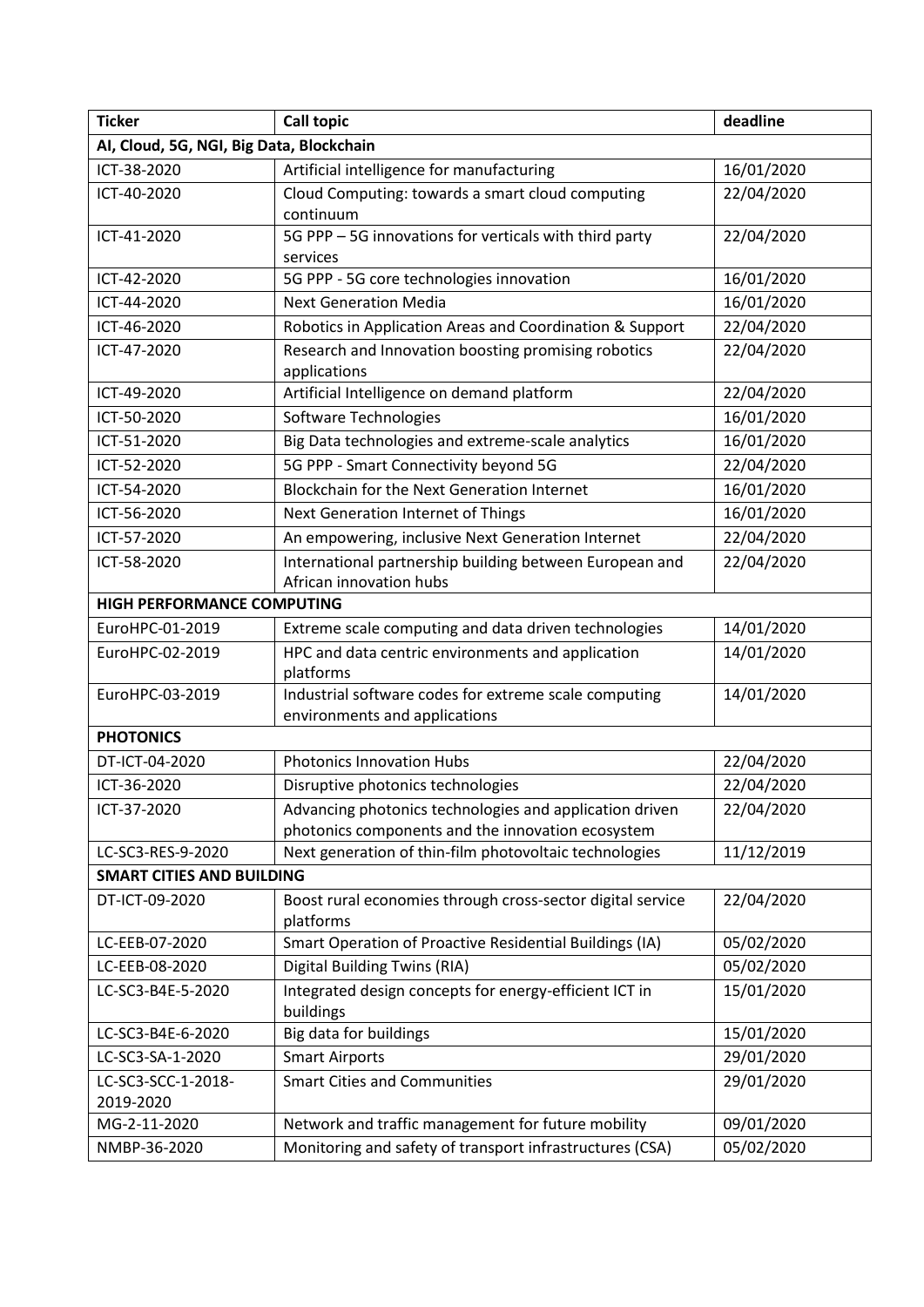| RUR-05-2020                    | Connecting consumers and producers in innovative agri-                                          | 22/01/2020 |  |  |
|--------------------------------|-------------------------------------------------------------------------------------------------|------------|--|--|
|                                | food supply chains                                                                              |            |  |  |
| <b>ARTIFICIAL INTELLIGENCE</b> |                                                                                                 |            |  |  |
| SU-AI01-2020                   | Developing a research roadmap regarding Artificial                                              | 27/08/2020 |  |  |
|                                | Intelligence in support of Law Enforcement                                                      |            |  |  |
| SU-AI02-2020                   | Secure and resilient Artificial Intelligence technologies, tools                                | 27/08/2020 |  |  |
|                                | and solutions in support of Law Enforcement and citizen                                         |            |  |  |
|                                | protection, cybersecurity operations and prevention and                                         |            |  |  |
|                                | protection against adversarial Artificial Intelligence                                          |            |  |  |
| SU-AI03-2020                   | Human factors, and ethical, societal, legal and organisational                                  | 27/08/2020 |  |  |
|                                | aspects of using Artificial Intelligence in support of Law<br>Enforcement                       |            |  |  |
| ICT-49-2020                    | Artificial Intelligence on demand platform                                                      | 22/04/2020 |  |  |
| DT-TDS-04-2020                 | Al for Genomics and Personalised Medicine                                                       | 22/04/2020 |  |  |
| DT-TDS-05-2020                 |                                                                                                 | 13/11/2019 |  |  |
|                                | AI for Health Imaging                                                                           |            |  |  |
| DT-ICT-12-2020                 | Al for the smart hospital of the future                                                         | 22/04/2020 |  |  |
| ICT-38-2020                    | Artificial intelligence for manufacturing                                                       | 16/01/2020 |  |  |
|                                | Personalised early risk prediction, prevention and                                              |            |  |  |
|                                | intervention based on Artificial Intelligence and Big Data                                      |            |  |  |
| SC1-DTH-02-2020                | technologies                                                                                    | 22/04/2020 |  |  |
| SOCIETAL AND CYBER SECURITY    |                                                                                                 |            |  |  |
| SU-BES01-2018-2019-            | Human factors, and social, societal, and organisational                                         | 27/08/2020 |  |  |
| 2020<br>SU-BES02-2018-2019-    | aspects of border and external security<br>Technologies to enhance border and external security | 27/08/2020 |  |  |
| 2020                           |                                                                                                 |            |  |  |
| SU-BES03-2018-2019-            | Demonstration of applied solutions to enhance border and                                        | 27/08/2020 |  |  |
| 2020                           | external security                                                                               |            |  |  |
| SU-DRS01-2018-2019-            | Human factors, and social, societal, and organisational                                         | 27/08/2020 |  |  |
| 2020                           | aspects for disaster-resilient societies                                                        |            |  |  |
| SU-DRS02-2018-2019-            | Technologies for first responders                                                               | 27/08/2020 |  |  |
| 2020                           |                                                                                                 |            |  |  |
| SU-DRS03-2018-2019-            | Pre-normative research and demonstration for disaster-                                          | 27/08/2020 |  |  |
| 2020                           | resilient societies                                                                             |            |  |  |
| SU-DRS04-2019-2020             | Chemical, biological, radiological and nuclear (CBRN) cluster                                   | 27/08/2020 |  |  |
| SU-DS02-2020                   | Intelligent security and privacy management                                                     | 27/08/2020 |  |  |
| SU-DS03-2019-2020              | Digital Security and privacy for citizens and Small and                                         | 27/08/2020 |  |  |
|                                | Medium Enterprises and Micro Enterprises                                                        |            |  |  |
| SU-DS04-2018-2020              | Cybersecurity in the Electrical Power and Energy System                                         | 27/08/2020 |  |  |
|                                | (EPES): an armour against cyber and privacy attacks and data                                    |            |  |  |
| SU-FCT01-2018-2019-            | breaches<br>Human factors, and social, societal, and organisational                             | 27/08/2020 |  |  |
| 2020                           | aspects to solve issues in fighting against crime and                                           |            |  |  |
|                                | terrorism                                                                                       |            |  |  |
| SU-FCT02-2018-2019-            | Technologies to enhance the fight against crime and                                             | 27/08/2020 |  |  |
| 2020                           | terrorism                                                                                       |            |  |  |
| SU-FCT03-2018-2019-            | Information and data stream management to fight against                                         | 27/08/2020 |  |  |
| 2020                           | (cyber) crime and terrorism                                                                     |            |  |  |
| SU-FCT04-2020                  | Chemicals: intelligence, detection, forensics                                                   | 27/08/2020 |  |  |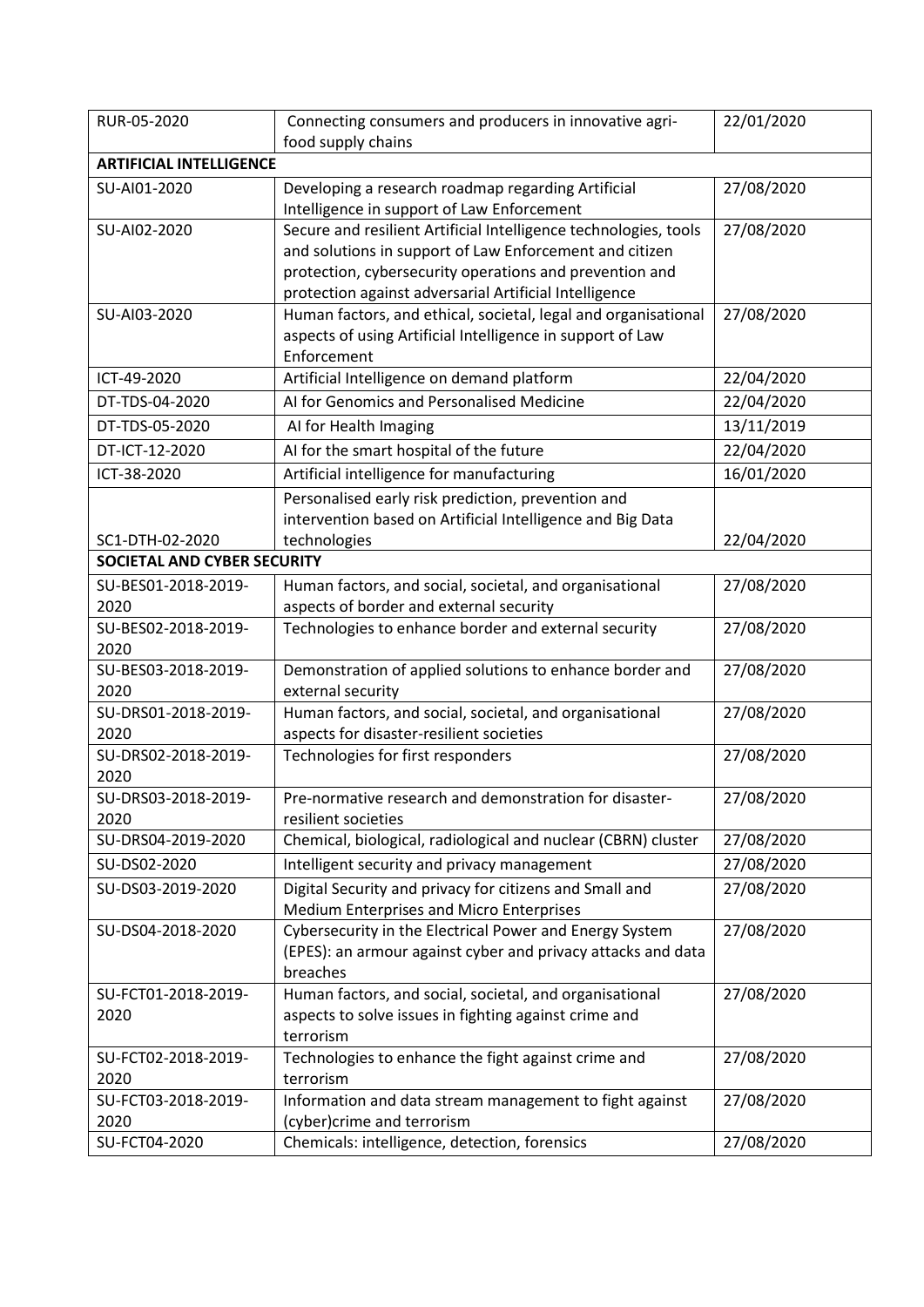| 2020<br>the field of security                                                                                                                            |  |  |  |  |
|----------------------------------------------------------------------------------------------------------------------------------------------------------|--|--|--|--|
| Strategic pre-commercial procurements of innovative,<br>27/08/2020<br>SU-GM02-2018-2020<br>advanced systems to support security                          |  |  |  |  |
| Prevention, detection, response and mitigation of combined<br>27/08/2020<br>SU-INFRA01-2018-2019-                                                        |  |  |  |  |
| 2020<br>physical and cyber threats to critical infrastructure in Europe                                                                                  |  |  |  |  |
| FACTORIES OF THE FUTURE, MANUFACTURING, INDUSTRIES                                                                                                       |  |  |  |  |
| Artificial intelligence for manufacturing<br>16/01/2020<br>ICT-38-2020                                                                                   |  |  |  |  |
| 05/02/2020<br>DT-FOF-07-2020<br>Assembly of micro parts (RIA)                                                                                            |  |  |  |  |
| Energy-efficient manufacturing system management (IA)<br>05/02/2020<br>DT-FOF-09-2020                                                                    |  |  |  |  |
| Pilot lines for large-part high-precision manufacturing (IA<br>05/02/2020<br>DT-FOF-10-2020<br>50%)                                                      |  |  |  |  |
| Quality control in smart manufacturing (IA)<br>05/02/2020<br>DT-FOF-11-2020                                                                              |  |  |  |  |
| Artificial Intelligence and Big Data Technologies for Process<br>05/02/2020<br>DT-SPIRE-11-2020                                                          |  |  |  |  |
| Industries (CSA)                                                                                                                                         |  |  |  |  |
| Pan-European advanced manufacturing assistance and<br>01/12/2020<br>INNOSUP-08-2020                                                                      |  |  |  |  |
| training for SMEs                                                                                                                                        |  |  |  |  |
| <b>SPACE</b>                                                                                                                                             |  |  |  |  |
| Copernicus market uptake<br>05/03/2020<br>DT-SPACE-01-EO-2018-                                                                                           |  |  |  |  |
| 2020                                                                                                                                                     |  |  |  |  |
| DT-SPACE-25-EO-2020<br>Big data technologies and Artificial Intelligence for<br>05/03/2020<br>Copernicus                                                 |  |  |  |  |
| Space hubs (support to start-ups)<br>05/03/2020<br>DT-SPACE-26-BIZ-2020                                                                                  |  |  |  |  |
| <b>EGNSS applications fostering digitisation</b><br>05/03/2020<br>DT-SPACE-EGNSS-2-                                                                      |  |  |  |  |
| 2019-2020                                                                                                                                                |  |  |  |  |
| Copernicus evolution: Research activities in support of the<br>05/03/2020<br>LC-SPACE-18-EO-2020<br>evolution of the Copernicus services                 |  |  |  |  |
| Copernicus evolution: new concept for an innovative and<br>05/03/2020<br>LC-SPACE-19-EO-2020<br>holistic solution for Sentinels calibration & validation |  |  |  |  |
| Copernicus evolution: Mission exploitation concept for<br>05/03/2020<br>LC-SPACE-24-EO-2020<br><b>WATER</b>                                              |  |  |  |  |
| EGNSS applications fostering green, safe and smart mobility<br>05/03/2020<br>LC-SPACE-EGNSS-1-                                                           |  |  |  |  |
| 2019-2020                                                                                                                                                |  |  |  |  |
| Technologies for European non-dependence and<br>05/03/2020<br>SPACE-10-TEC-2018-<br>2020<br>competitiveness                                              |  |  |  |  |
| SPACE-27-TEC-2020<br>SRC - Space robotics technologies<br>05/03/2020                                                                                     |  |  |  |  |
| SRC - In-space electrical propulsion and station keeping -<br>05/03/2020<br>SPACE-28-TEC-2020<br>Incremental technologies                                |  |  |  |  |
| Satellite communication technologies<br>05/03/2020<br>SPACE-29-TEC-2020                                                                                  |  |  |  |  |
| Scientific data exploitation<br>05/03/2020<br>SPACE-30-SCI-2020                                                                                          |  |  |  |  |
| EGNSS applications for public authorities' pilot<br>05/03/2020<br>SPACE-EGNSS-5-2020                                                                     |  |  |  |  |
| Space traffic management<br>05/03/2020<br>SU-SPACE-21-SEC-2020                                                                                           |  |  |  |  |
| EGNSS applications fostering societal resilience and<br>05/03/2020<br>SU-SPACE-EGNSS-3-                                                                  |  |  |  |  |
| protecting the environment<br>2019-2020                                                                                                                  |  |  |  |  |
| <b>HEALTH</b>                                                                                                                                            |  |  |  |  |
| Al for Genomics and Personalised Medicine<br>22/04/2020<br>DT-TDS-04-2020                                                                                |  |  |  |  |
| 13/11/2019<br>DT-TDS-05-2020<br>AI for Health Imaging                                                                                                    |  |  |  |  |
| AI for the smart hospital of the future<br>22/04/2020<br>DT-ICT-12-2020                                                                                  |  |  |  |  |